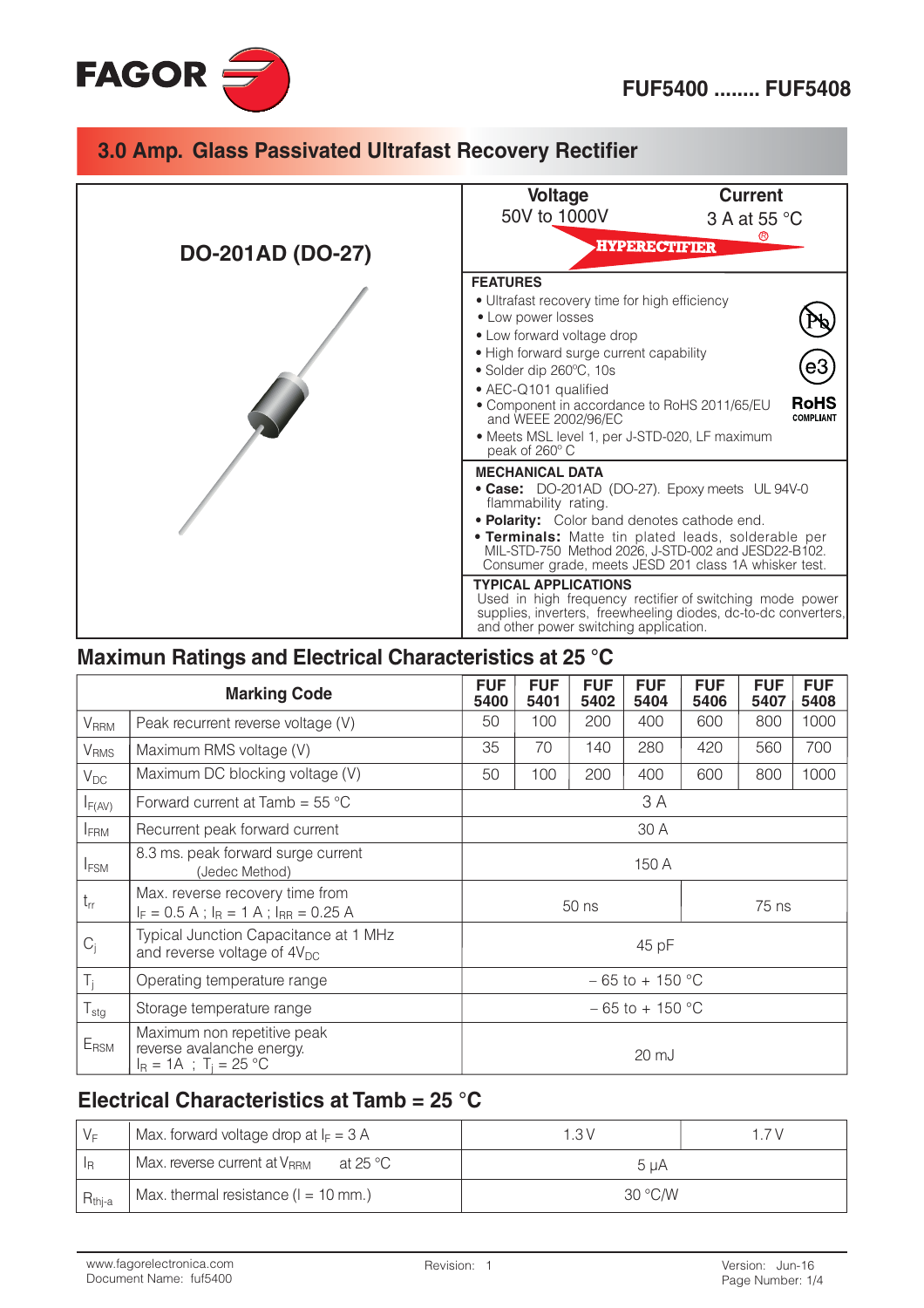

## 3.0 Amp. Glass Passivated Ultrafast Recovery Rectifier

## **Ordering information**

| <b>PREFERRED P/N</b> | <b>PACKAGE CODE</b> | <b>DELIVERY MODE</b>       | <b>BASE QUANTITY</b> | UNIT WEIGHT (g) |
|----------------------|---------------------|----------------------------|----------------------|-----------------|
| FUF5404 AMP          | AMP                 | AMMO BOX                   | 1.500                | 1.100           |
| <b>FUF5404 TR</b>    | ΤR                  | 13" diameter tape and reel | 1.500                | 1.100           |

# Package Outline Dimensions: (mm) DO-201AD (DO-27)

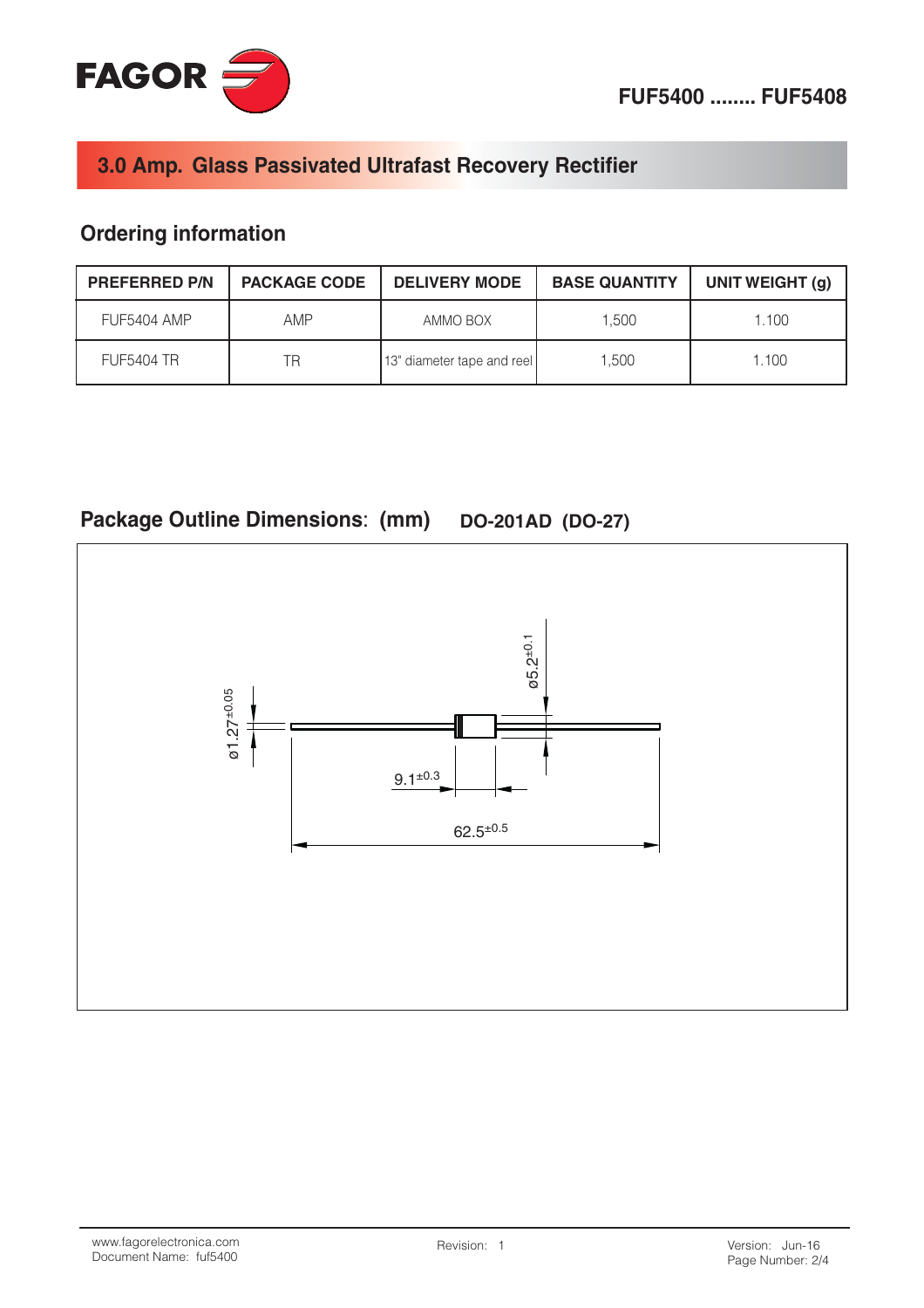

IF (AV), average forward rectified current (A)

### 3.0 Amp. Glass Passivated Ultrafast Recovery Rectifier

#### Ratings and Characteristics (Ta 25 °C unless otherwise noted)







 $V_F$ , instantaneous forward voltage (V)



#### **TYPICAL JUNCTION CAPACITANCE**